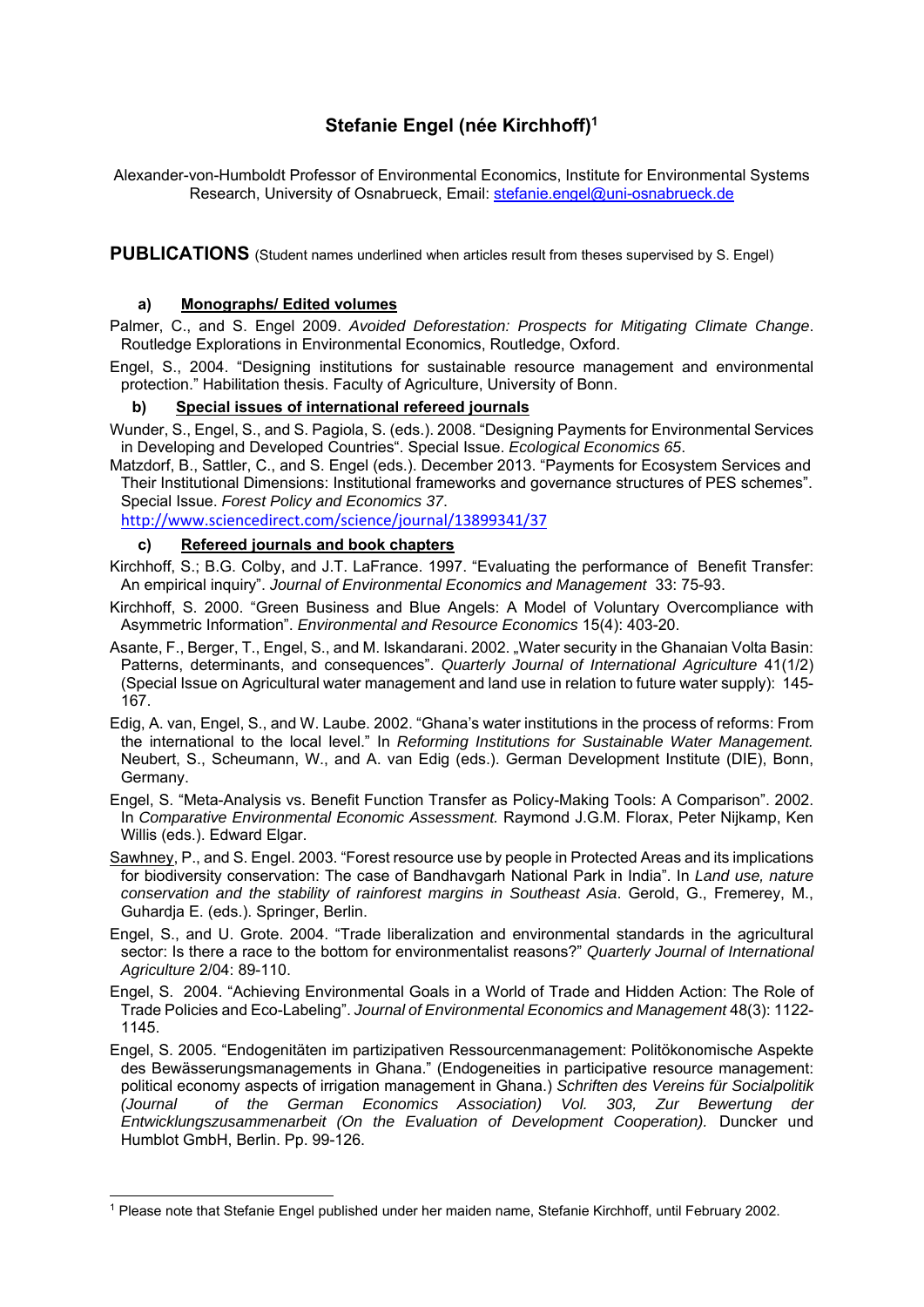- Engel, S., López, R., und C. Palmer. 2006. "Community-industry contracting over natural resource use in a context of weak property rights: The case of Indonesia". *Environmental and Resource Economics*  33(1*)*: 73-98.
- Korf, B., and S. Engel. 2006. "On the Incentives of Violence: Greed and Pride in Sri Lanka's Civil War." *South Asian Economic Journal* 7 (1), 117-129.
- Engel, S. 2006. "Overcompliance, Labeling, and Lobbying: The Case of Credence Goods". *Environmental Modelling & Assessment* 11(2):115-130.
- Bulte, E., und S. Engel. 2006. "Conservation of Tropical Forests: Addressing Market Failure." In *Sustainable Development: New Options and Policies.* López, R., Stiglitz, J., and M. Toman (Eds.). Oxford University Press, New York.
- Engel, S., and C. Palmer. 2006. "Who owns the right? The determinants of community benefits from logging in Indonesia." *Forest Policy and Economics* 8(4): 434-446.
- Behera, B., and S. Engel. 2006. "The four levels of institutional analysis of the evolution of Joint Forest Management in India: A New Institutional Economics approach." *Forest Policy and Economics* 8(4): 350-362.
- Engel, S., Iskandarani, M., and M.d.P. Useche. 2006. "Household Water Security in the Ghanaian Volta Basin: Why do people still not use improved water sources?" *International Journal of River Basin Management* 5(2): 1-6.
- Wünscher, T., Engel, S., and S. Wunder. 2006. "Payments for Environmental Services in Costa Rica: Increasing Efficiency through Spatial Differentiation". *Quarterly Journal of International Agriculture* 45(4): 319-37.
- Engel, S., and A.M. Ibañez. 2007. "Displacement due to Violence in Colombia: Determinants and Effects at the Household Level." *Economic Development and Cultural Change* 55(2): 335-365.
- Palmer, C., and S. Engel. 2007. "For better or for worse? Local impacts from the decentralization of Indonesia's forest sector." *World Development* 35(12): 2131-2149.
- Engel, S., and C. Palmer. 2007. "The role of decentralization in integrating cross-sectoral demands on forests". *In: Cross-sectoral Policy Development in Forestry.* Y. C. Dubé and F. Schmithüsen (eds.). CABI/Oxford University Press, pp. 14-23.
- Behera, B., and S. Engel. 2007. "How participatory are Joint Forest Management institutions in Andhra Pradesh, India?" In *Institutions and Development: Failed Expectations and Renewed Hopes.* N. Dinello and V. Popov (eds.). Edward Elgar.
- Engel, S., Wünscher, T., and S. Wunder. 2007. "Increasing the Efficiency of Conservation Spending: The case of Payments for Environmental Services in Costa Rica". In: C.B. Schmitt, T. Pistorius and G. Winkel (eds.) . *A Global Network of Forest Protected Areas under the CBD: Opportunities and Challenges.* Freiburg Schriften zur Forst- und Umweltpolitk 16. Verlag Kessel: Remagen.
- Engel, S., and M. Zimmermann. 2007. "Environmental institutions in Germany: Leader or laggard?" In *Environmental Governance and Decentralization: Country Studies.* Breton, A., Brusio, G., Dalmazzone, S., Garrone, G. (Eds.). Cheltenham: Elgar.
- Engel, S. 2007. "Overcompliance, Labeling and Lobbying: The Case of Credence Goods". In *Labelling Strategies in Environmental Policy*. M.F. Teisl (Ed.). Ashgate Publishing. Pp. 139-154. The 'International Library of Environmental Economics and Policy' Series (edited by Tom Tietenberg).
- Engel, S., and C. Palmer. 2008. "Payments for Environmental Services as an Alternative to Logging under Weak Property rights: The Case of Indonesia". *Ecological Economics* 65:799-809. (Featured in *European Commission DG Environment News Alert Service.*  http://ec.europa.eu/environment/integration/research/newsalert/pdf/5si6.pdf)
- Wünscher, T., Engel, S., and S. Wunder. 2008. "Spatial Targeting of Payments for Environmental Services: A Tool for Boosting Conservation Benefits." *Ecological Economics* 65:822-833.
- Engel, S., Pagiola, S., and S. Wunder. 2008. "Designing Payments for Environmental Services in Theory and Practice – An Overview of the Issues." *Ecological Economics* 65:663-674. On Science Direct's List of Hottest Articles in Economics, Econometrics and Finance.
- Wunder, S., Engel, S., and S. Pagiola. 2008. "Taking Stock: A comparative analysis of Payments for Environmental Services Programs in Developed and Developing Countries". *Ecological Economics*  65:834-852.
- Engel, S., and R. López. 2008. "Exploiting Common Resources with Capital-Intensive Technologies: The Role of External Forces". *Environment and Development Economics* 13(5):565-589.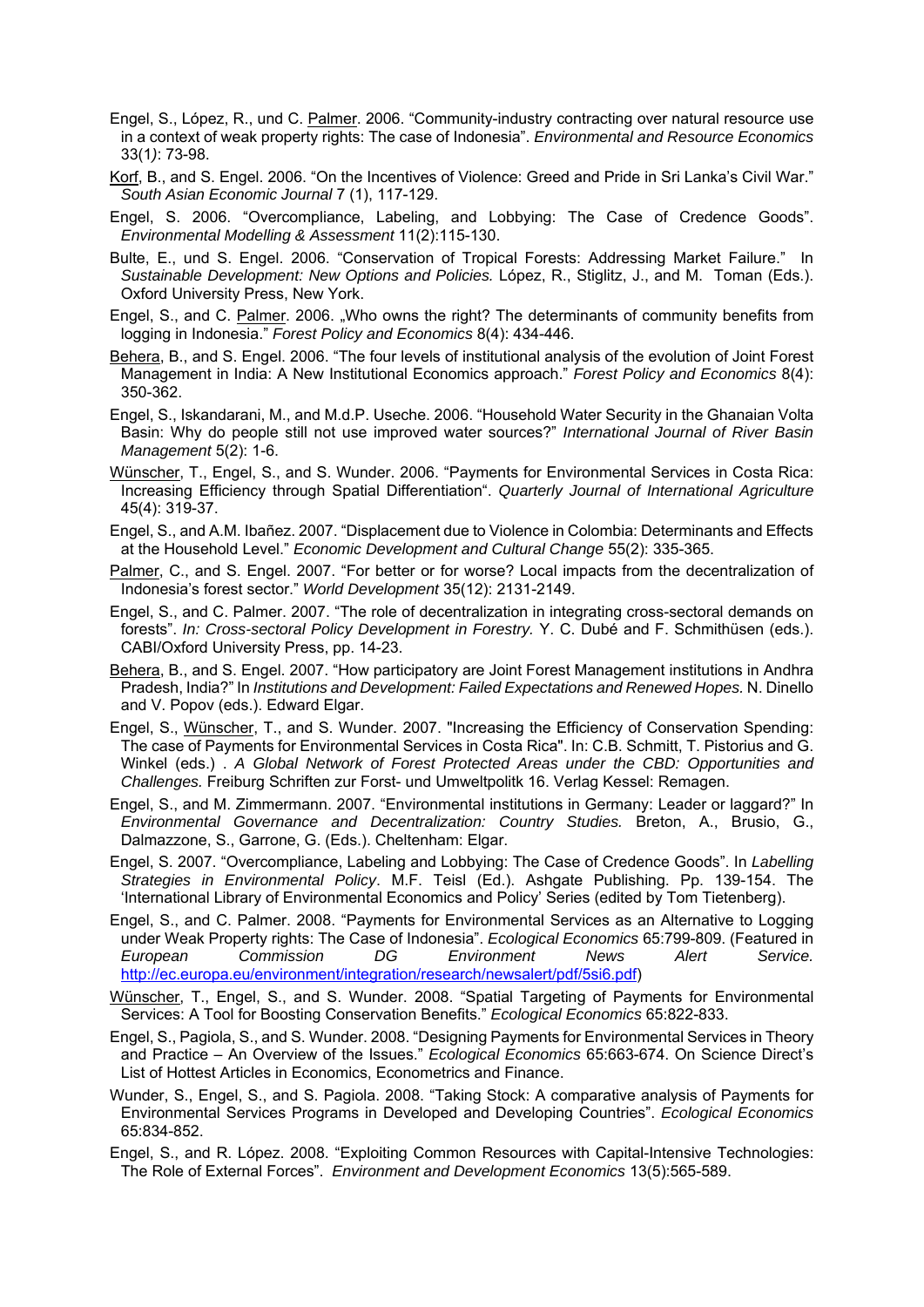Engel, S., and C. Palmer. 2009. "Designing Payments for Environmental Services with Weak Property Rights and External Interests." In: Lipper, L., Sakuyama, T., Stringer, R., and D. Zilberman (eds.), *Payments for Environmental Services in Agricultural Landscapes: Economic Policies and Poverty Reduction in Developing Countries*, Food and Agriculture Organization of the United Nations (FAO) and Springer Press.

Palmer, C., and S. Engel. 2009. "Introduction: reducing CO2 emissions through avoided deforestation?" In: *Avoided Deforestation: Prospects for Mitigating Climate Change*. Palmer, C., and S. Engel (eds.). Routledge Explorations in Environmental Economics, Routledge, Oxford.

- Engel, S., Wünscher, T., and S. Wunder. 2009. "Increasing the efficiency of forest conservation: the case of payments for environmental services in Costa Rica." In: *Avoided Deforestation: Prospects for Mitigating Climate Change*. Palmer, C., and S. Engel (eds.). Routledge Explorations in Environmental Economics, Routledge, Oxford.
- Engel, S., and C. Palmer. 2009. "Prospects for mitigating climate change through avoided deforestation: conclusions and outlook." In: *Avoided Deforestation: Prospects for Mitigating Climate Change*. Palmer, C., and S. Engel (eds.). Routledge Explorations in Environmental Economics, Routledge, Oxford.
- Engel, S., C. Palmer, and M. Berg. 2009. "Market-based solutions to reduce emissions from deforestation and degradation (REDD) ", In A. Calvello (ed.), *Environmental Alpha: Institutional Investors and Climate Change*. John Wiley and Sons.
- Zabel, A., and S. Engel. 2010. "Performance payments: A new strategy to conserve large carnivores in the tropics?" *Ecological Economics* 70(2010):405-412.
- Rustagi, D., Engel, S., Kosfeld, M. 2010. "Conditional Cooperation and Costly Monitoring Explain Success in Forest Commons Management." *Science* 330: 961-965.
- Engel, S., Hobi, S., and A. Zabel. 2010. "Ensuring REDD plays its part in any post-2012 agreement:which issues remain to be resolved?" *Carbon Management* 1(2):261-69.
- Zabel, A., Pittel, K., Bostedt, G., and S. Engel. 2011. "Comparing Conventional and New Policy Approaches for Carnivore Conservation – Theoretical Results and Application to Tiger Conservation. *Environmental and Resource Economics* 48:287-301.
- Engel, S., Hobi, S., and A. Zabel. 2011. "Neue Entwicklungen und offene Fragen zu REDD+ (New developments and open questions regarding REDD+)". *Schweizerische Zeitschrift für Forstwesen 162(4)*:117-123.
- Engel, S., and C. Palmer. 2011. "Complexities of decentralization in a globalizing world." *Environmental and Resource Economics* 50:157–174. Featured as publication of special interest to the progress in the Environmental Sciences field in the Environment Progress series.
- Andrade de Sa, S., Palmer, C., and S. Engel. 2012. "Ethanol production, food and forests." *Environmental and Resource Economics* 51(1), 1-21.
- Wünscher, T., and S. Engel. 2012. "International Payments for Biodiversity Services: Review and Evaluation of Conservation Targeting Approaches". *Biological Conservation* 152 (2012) 222–230.
- Cavalcanti, C., Engel, S., Leibbrandt, A. 2013. "Social integration, participation, and community resource management". *Journal of Environmental Economics and Management* 65(2): 262-276.
- Engel, S., Palmer, C., and A. Pfaff. 2013. "On the endogeneity of resource co-management: theory and evidence from Indonesia." *Land Economics* 89(2): 308-329.
- Matzdorf, B., Sattler, C., and S. Engel. December 2013. "Institutional Frameworks and Governance Structures of PES schemes". *Forest Policy and Economics* 37: 57-64. http://dx.doi.org/10.1016/j.forpol.2013.10.002
- Engel, S., and M. Schäfer. 2013. "Ecosystem Services A useful concept for addressing water challenges?" *Current Opinion in Environmental Sustainability* 5:696–707.
- Zabel, A., Bostedt, G., Engel, S. 2014. "Performance Payments for Groups: The Case of Carnivore Conservation in Northern Sweden." *Environmental and Resource Economics* 59(4): 613-631.
- Wünscher, T., and S. Engel, with contributions from K. Karousakis. 2014. "Cost-effective targeting for IPES." In *Global Biodiversity Finance: The Case for International Payments for Ecosystem Services.* Bishop, J., Hill, C., (eds.). Edward Elgar, UK.
- Engel, S. "Payments for environmental services". 2015. In *Essential Concepts of Global Environmental Governance*, J. F. Morin and A. Orsini (eds.). Routledge.
- Engel, S., Palmer, C., Taschini, L., Urech, S. (in press) "Conservation Payments under Uncertainty when Nonuse Benefits have Market Value". *Land Economics*.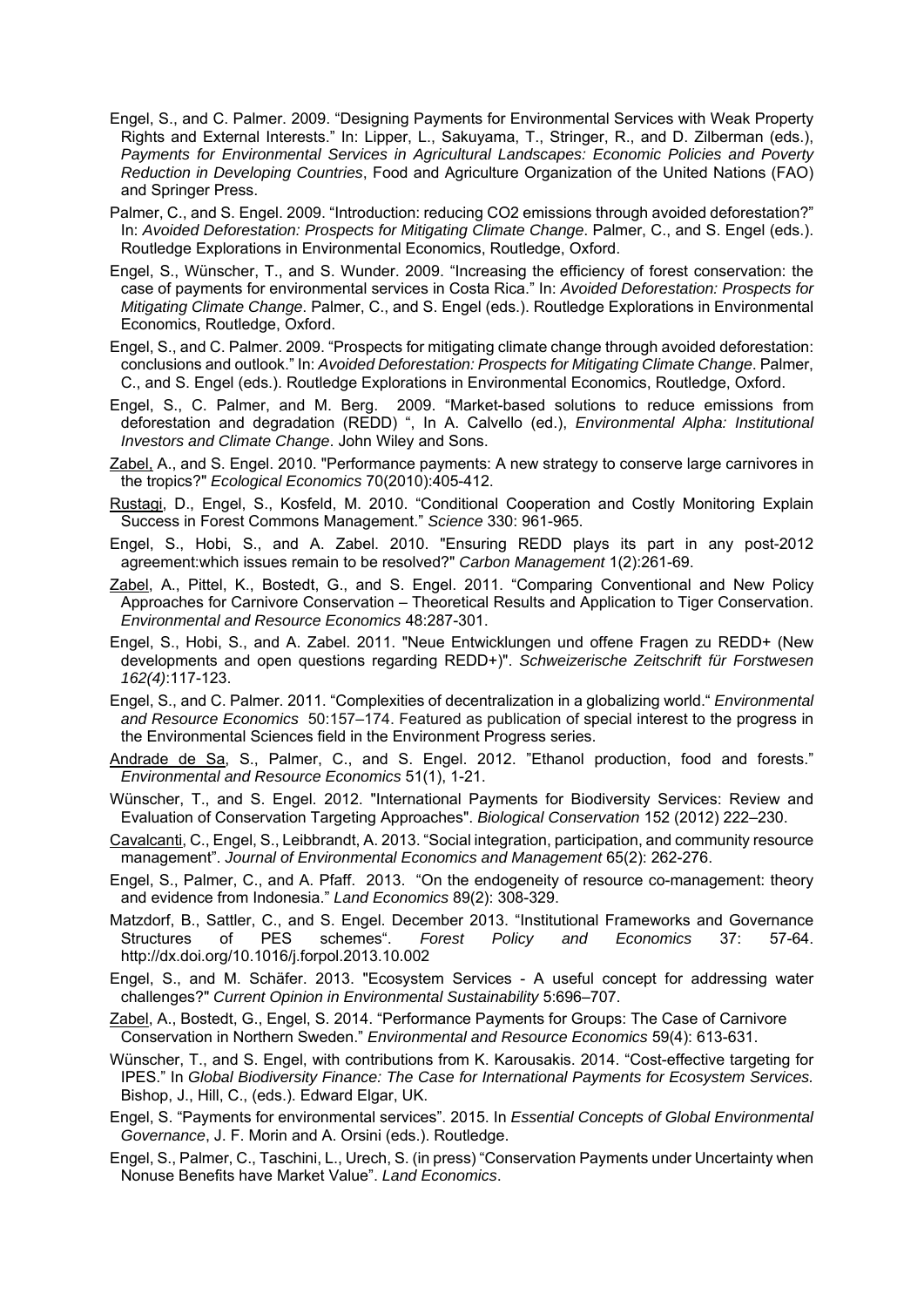"Payments for environmental services as a mechanism to promote biodiversity conservation in a Green Economy: Potentials and limitations". Forthcoming in *Biodiversity and the Green Economy*. A. Gasparatos, K. Willis, Biodiversity Institute, Oxford University (eds.). Routledge or Oxford University Press.

# **d) Submitted/In Review Process**

Veronesi, M., Schlöndorn, T., Zabel, A., Engel, S. "Designing REDD+ schemes when forest users are not forest landowners: Evidence from a survey based experiment in Kenya." Submitted to *Ecological Economics*.

He, P., Veronesi, M., Engel, S. "The Role of Risk, Ambiguity, and Time Preferences in the Participation in Renewable Energy PES Programs: Experimental Evidence from China". Submitted to *Journal of Economic Behavior and Organization*.

# **e) Publications in Discussion Paper Series (reviewed)**

Kirchhoff, S. 1998. "Achieving Environmental Goals in a World of Trade and Hidden Action: The Role of Trade Policies and Eco-Labeling". University of Maryland Working Paper No. 98-26.

- Kirchhoff, S. 1998. "Overcompliance, Labeling, and Lobbying: The Case of Credence Goods". University of Maryland Working Paper No. 98-25.
- Kirchhoff, S. , and A.M. Ibañez. 2001. "Displacement due to Violence in Colombia: Determinants and Effects at the Household Level." ZEF-Discussion Papers on Development Policy 41, October 2001. Center for Development Research (ZEF), Bonn.
- Grote, U. and S. Kirchhoff. 2001. "Environmental and Food Safety Standards in the Context of Trade Liberalization: Issues and Options." ZEF-Discussion Papers on Development Policy 39, June 2001.
- Damodaran, A., and S. Engel. 2003. "Joint Forest Management in India: Assessment of Performance and Evaluation of Impacts." ZEF-Discussion Papers on Development Policy 77.

Engel, S., and R. López. 2004. "Exploiting Common Resources with Capital-Intensive Technologies: The Role of External Forces". ZEF-Discussion Papers on Development Policy 90, November 2004.

- Engel, S., Iskandarani, M., and M.d.P. Useche. 2005. "Improved water supply in the Ghanaian Volta Basin: Who uses it and who participates in community decision making." EPT Discussion Paper No. 129. International Food Policy Research Institute (IFPRI), Washington, DC. http://www.ifpri.org/divs/eptd/dp/papers/eptdp129.pdf
- Behera, B., and S. Engel. 2006. "Who forms local institutions? Levels of household participation in India's Joint Forest Management program". ZEF-Discussion Papers on Development Policy 103, February 2006.
- Grote, U., Engel, E., and B. Schraven. 2006. "Migration due to the tsunami in Sri Lanka Analyzing vulnerability and migration at the household level". ZEF-Discussion Papers on Development Policy 105.
- Engel, S., and C. Palmer. 2008. "Painting the forest REDD"? Prospects for mitigating climate change through reducing emissions from deforestation and degradation. IED Working Paper No. 3, Institute for Environmental Decisions, ETH Zürich.
- Zabel, A., Pittel, K., Bostedt, G., and Engel, S. 2009. "Comparing Conventional and New Policy Approaches for Carnivore Conservation – Theoretical Results and Application to Tiger Conservation." IED Working Paper No. 6, Institute for Environmental Decisions, ETH Zürich.

Engel, S., and C. Palmer. 2009. "The complexities of decentralization in a globalizing world." IED Working Paper No. 8, Institute for Environmental Decisions, ETH Zürich.

- Andrade de Sa, S., Palmer, C., and S. Engel. 2010. "Ethanol production, food and forests." Environmental Economy and Policy Research Discussion Paper No. 48.2010. University of Cambridge, Cambridge, Department of Land Economy. http://www.landecon.cam.ac.uk/research/eeprg/papers.htm
- Engel, S., Palmer, C., and Pfaff, A. 2010. "Participatory Protection in Theory and Application: Paper Tigers, Fences & Fines, or Negotiated Co-Management?." Working Paper EE 10-02, Duke Environmental Economics Working Paper Series, Duke University.
- Zabel, A., Bostedt, G., Engel, S. 2010. "Outcomes and Determinants of Success of a Performance Payment Scheme for Carnivore Conservation". CERE Working Papers No 2010:7, Center for Environmental and Resource Economics. Available at http://swopec.hhs.se/
- Engel, S., Palmer, C., Taschini, L., Urech, S. February 2012. "Conservation payments when nonuse benefits have market value". Centre for Climate Change Economics and Policy Working Paper No. 82 and Grantham Research Institute on Climate Change and the Environment Working Paper No. 72,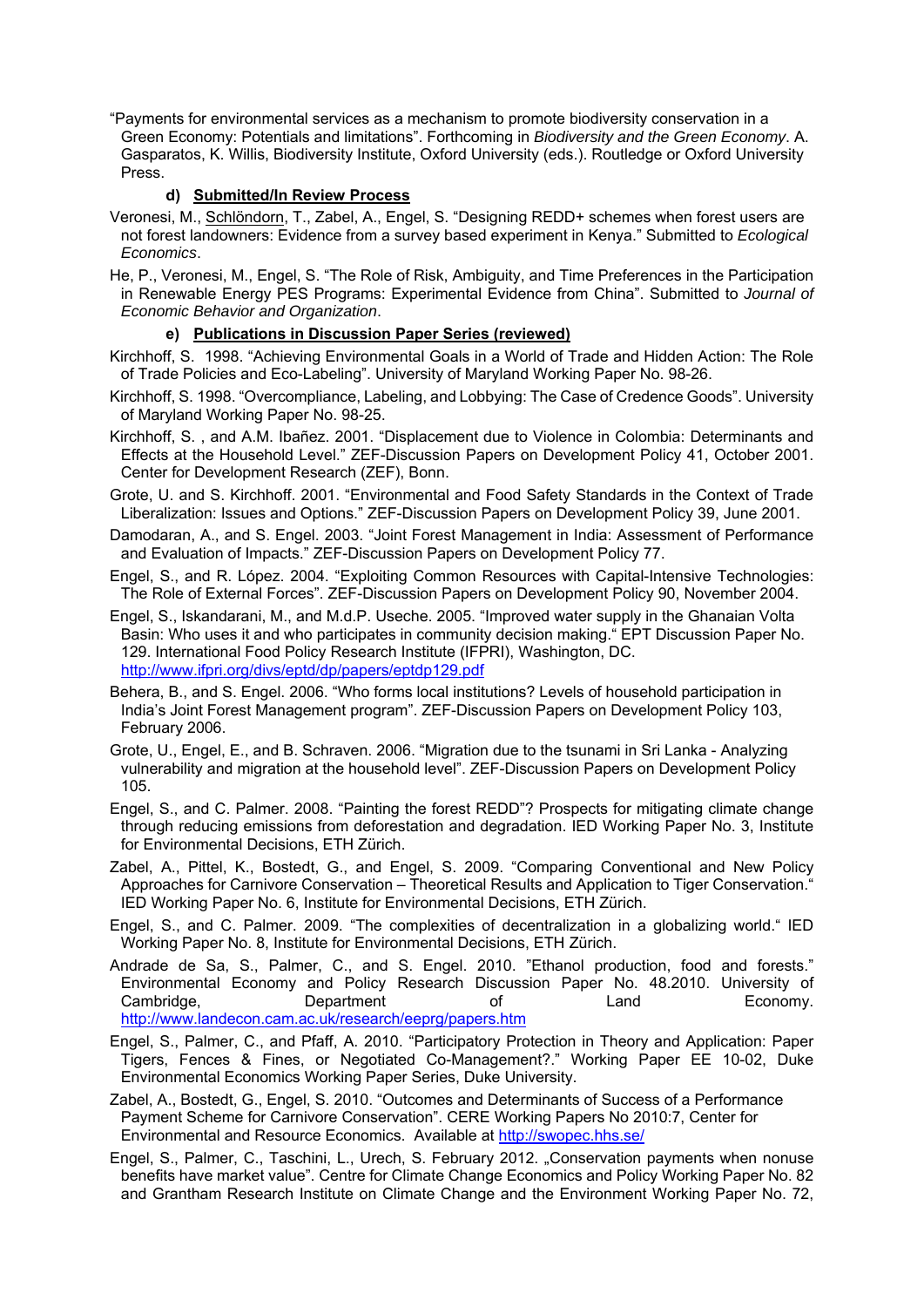London School of Economics and Political Science, London, UK. SSRN Top Ten Download List for All Time Hits of Journal of SRPN (Land Use). http://papers.ssrn.com/sol3/papers.cfm?abstract\_id=1973449

Veronesi, M., Schlöndorn, T., Zabel, A., Engel, S. 2012. "Designing REDD+ schemes to address permanence concerns: Empirical evidence from Kenya". Working Paper Series Department of Economics University of Verona, No. 15, April 2012. http://papers.ssrn.com/sol3/papers.cfm?abstract\_id=2046931

#### **f) Working papers/Conference Papers/Newsletters (selection only)**

- Erazo, J. A.; Ibáñez, A. M.; Kirchhoff, S.; Galán, A.. 1999. "Diversas Causas y Costos del Desplazamiento: Quién los compensa?"; Departamento Nacional de Planeación, *Revista Planeación y Desarrollo*, XXX (3). Bogotá, Colombia.
- Engel, S. July 2002. "What role can local communities play in natural resource management?" *ZEF News*, No.10. ZEF, Bonn.
- Sawhney, P. and S. Engel. April 2003. "Resource Use and Conservation: Harmonious Co-existence?" *ZEF News*, No.12. ZEF, Bonn.
- El-Mikawy, N., Engel, S., Fuest, V., Grote, U., Hedden-Dunkhorst, B., Mburu, J., Micevska, M., and A. Schoeller-Schletter. October 2003. "Institutions Matter." *ZEF News*, No.13. ZEF, Bonn.
- Debiel, T., Engel, S., Evers, H.-D., Frohberg, K., Ihne, H., Schetter, C., and P. Vlek. 2004. "Governance Matters." Lead Article, ZEF Annual Report 2003/2004. Center for Development Research (ZEF), Bonn.
- Engel, S., and Palmer, C. 2003. "Can decentralization benefit people and forests? Evidence from Indonesia." *ZEF News*, No. 14. ZEF, Bonn.
- Engel, S. 2007. "Payments for environmental services Potentials and caveats". IED Newsletter. Institute for Environmental Decisions, ETH Zürich.
- Engel, S. 2008. "Zahlungen für Umweltleistungen Potentiale und Grenzen". *Böll.Thema*. Available at http://www.boell.de/oekologie/klima/klima-energie-1893.html
- Wünscher, T., Engel, S., and S. Wunder. 2008. "Payments for Environmental Services a Report from Costa Rica". *ZEF News* 20, May 2008. Center for Development Research, Bonn.
- Köllner, T., and S. Engel. 2008. Compensation for ecosystem services and biodiversity in a global context." *NSC newsletter*. Zürich: North South Center, ETH Zürich.
- Köllner, T., and S. Engel. 2008. "Globale Kompensationsfonds für Dienstleistungen von Ökosystemen". *Die Volkswirtschaft* 7/8-2008.
- Engel, S., and A.M.Ibanez. 2008. "Quiénes son víctimas de los grupos armados? Quiénes se desplazan?" in *El desplazamiento forzoso en Colombia: Un camino sin retorno hacia la pobreza*, Editorial Uniandes, Bogotá, Colombia.
- Andrade S., Palmer, C., and S. Engel. 2009. "Effects of bioethanol production in Brazil." ESC-News. Newsletter of the Energy Science Center at ETH Zurich No. 6.
- Wünscher, T., Engel, S., Wunder, S. 2010. "Determinants of Participation in Payments for Ecosystem Service Schemes". Working Paper accepted for presentation at the Annual Conference of the International Society of Ecological Economics (ISEE), August 22-25, 2010, Oldenburg and Bremen, Germany.
- Wünscher, T., Engel, S., Wunder, S. 2010. "Practical approaches to estimate opportunity costs of ecosystem service provision". Working Paper accepted for presentation at the Annual Conference of the International Society of Ecological Economics (ISEE), August 22-25, 2010, Oldenburg and Bremen, Germany.
- Cavalcanti, C., Engel, S., Leibbrandt, A. 2010. "Social integration, participation, and community resource management". Working Paper submitted to the 2010 World Congress of Environmental and Resource Economists, Montreal, Canada, June 2010.
- Engel, S., Palmer, C., Saizaki, R., Taschini, L., Urech, S. 2010. "Are forests real options to mitigate climate change?" Working Paper accepted for presentation at the conference 'Environmental Decisions: Risks and Uncertainties', April 26-29, Ascona, Switzerland.
- Engel, S. 2010. "Rolle der Wälder in Klimaverhandlungen. Contribution to ETH Klimablog 4.11.2010
- Engel, S. 2011, 2012. Various contributions to ETH climate blog.
- Engel, S. 2011. Gemeingut Wald Erfolge in der Forstwirtschaft durch bedingte Kooperation und Monitoring , Schweizerische Zeitschrift für Forstwesen, Juni 2011.
- Silber, T., R. Dommain, A. Fischlin, S. Engel. 2011. "REDD+-based conservation and rehabilitation of peatlands in Indonesia: Is it attractive to the private sector?". Working Paper, ETH Zurich.